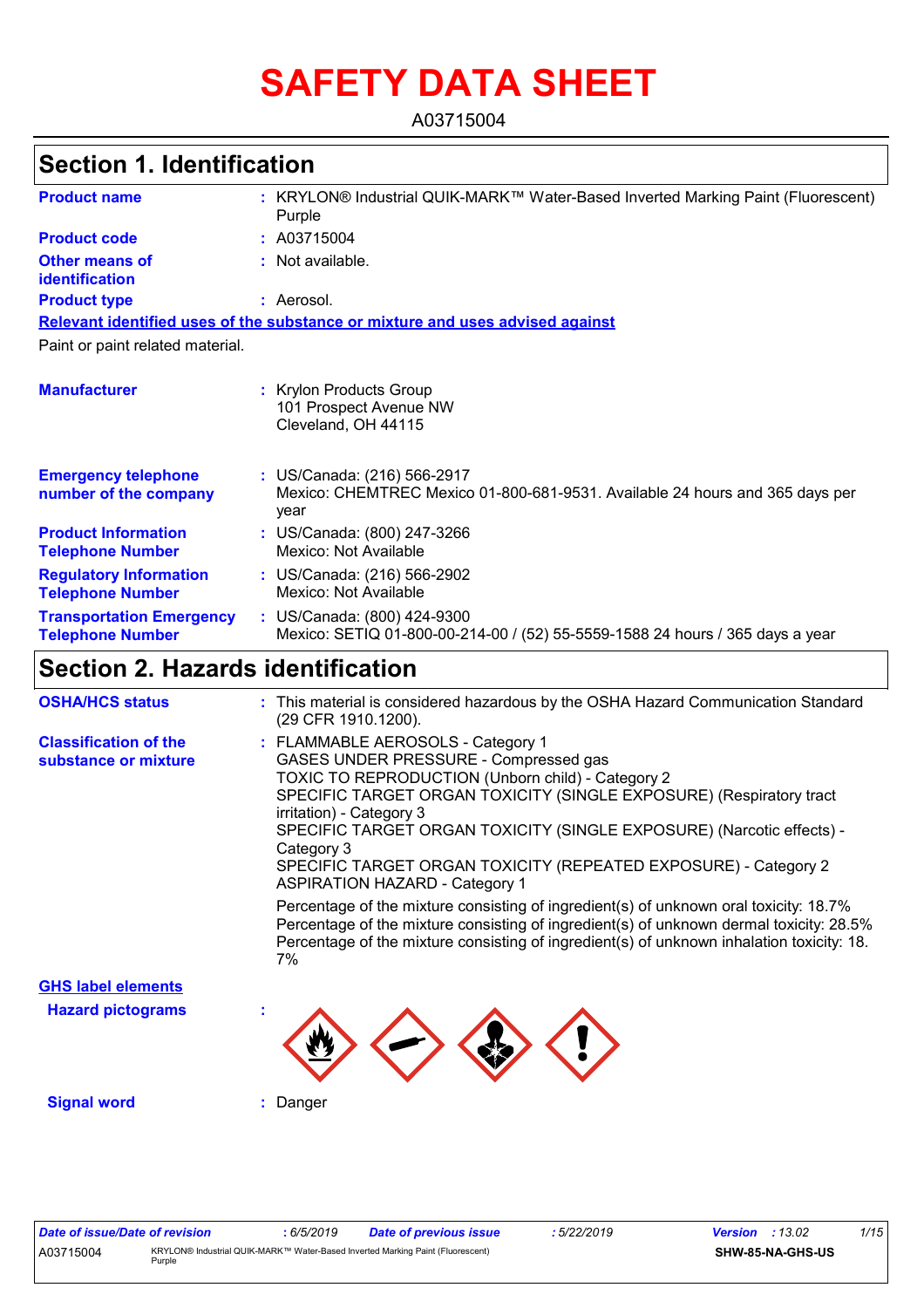# **Section 2. Hazards identification**

| <b>Hazard statements</b>                   |                                                                                                                                                                                                                                                                                                                                                                                                                                                                                                                     | : Extremely flammable aerosol.                                                                                                                                                                                                                                                                                                                                                                             |  |  |  |
|--------------------------------------------|---------------------------------------------------------------------------------------------------------------------------------------------------------------------------------------------------------------------------------------------------------------------------------------------------------------------------------------------------------------------------------------------------------------------------------------------------------------------------------------------------------------------|------------------------------------------------------------------------------------------------------------------------------------------------------------------------------------------------------------------------------------------------------------------------------------------------------------------------------------------------------------------------------------------------------------|--|--|--|
|                                            |                                                                                                                                                                                                                                                                                                                                                                                                                                                                                                                     | Contains gas under pressure; may explode if heated.                                                                                                                                                                                                                                                                                                                                                        |  |  |  |
|                                            |                                                                                                                                                                                                                                                                                                                                                                                                                                                                                                                     | Suspected of damaging the unborn child.                                                                                                                                                                                                                                                                                                                                                                    |  |  |  |
|                                            |                                                                                                                                                                                                                                                                                                                                                                                                                                                                                                                     | May be fatal if swallowed and enters airways.                                                                                                                                                                                                                                                                                                                                                              |  |  |  |
|                                            |                                                                                                                                                                                                                                                                                                                                                                                                                                                                                                                     | May cause respiratory irritation.                                                                                                                                                                                                                                                                                                                                                                          |  |  |  |
|                                            |                                                                                                                                                                                                                                                                                                                                                                                                                                                                                                                     | May cause drowsiness or dizziness.                                                                                                                                                                                                                                                                                                                                                                         |  |  |  |
|                                            |                                                                                                                                                                                                                                                                                                                                                                                                                                                                                                                     | May cause damage to organs through prolonged or repeated exposure.                                                                                                                                                                                                                                                                                                                                         |  |  |  |
| <b>Precautionary statements</b>            |                                                                                                                                                                                                                                                                                                                                                                                                                                                                                                                     |                                                                                                                                                                                                                                                                                                                                                                                                            |  |  |  |
| <b>Prevention</b>                          | : Obtain special instructions before use. Do not handle until all safety precautions have<br>been read and understood. Wear protective gloves. Wear eye or face protection.<br>Wear protective clothing. Keep away from heat, hot surfaces, sparks, open flames and<br>other ignition sources. No smoking. Do not spray on an open flame or other ignition<br>source. Use only outdoors or in a well-ventilated area. Do not breathe dust or mist.<br>Pressurized container: Do not pierce or burn, even after use. |                                                                                                                                                                                                                                                                                                                                                                                                            |  |  |  |
| <b>Response</b>                            |                                                                                                                                                                                                                                                                                                                                                                                                                                                                                                                     | : Get medical attention if you feel unwell. IF exposed or concerned: Get medical<br>attention. IF INHALED: Remove person to fresh air and keep comfortable for breathing.<br>Call a POISON CENTER or physician if you feel unwell. IF SWALLOWED:<br>Immediately call a POISON CENTER or physician. Do NOT induce vomiting.                                                                                 |  |  |  |
| <b>Storage</b>                             |                                                                                                                                                                                                                                                                                                                                                                                                                                                                                                                     | : Store locked up. Protect from sunlight. Do not expose to temperatures exceeding 50<br>°C/122 °F. Store in a well-ventilated place.                                                                                                                                                                                                                                                                       |  |  |  |
| <b>Disposal</b>                            |                                                                                                                                                                                                                                                                                                                                                                                                                                                                                                                     | : Dispose of contents and container in accordance with all local, regional, national and<br>international regulations.                                                                                                                                                                                                                                                                                     |  |  |  |
| <b>Supplemental label</b><br>elements      |                                                                                                                                                                                                                                                                                                                                                                                                                                                                                                                     | DELAYED EFFECTS FROM LONG TERM OVEREXPOSURE. Contains solvents which<br>can cause permanent brain and nervous system damage. Intentional misuse by<br>deliberately concentrating and inhaling the contents can be harmful or fatal. WARNING:<br>This product contains chemicals known to the State of California to cause cancer and<br>birth defects or other reproductive harm. FOR INDUSTRIAL USE ONLY. |  |  |  |
|                                            |                                                                                                                                                                                                                                                                                                                                                                                                                                                                                                                     | Please refer to the SDS for additional information. Keep out of reach of children. Keep<br>upright in a cool, dry place. Do not discard empty can in trash compactor.                                                                                                                                                                                                                                      |  |  |  |
| <b>Hazards not otherwise</b><br>classified |                                                                                                                                                                                                                                                                                                                                                                                                                                                                                                                     | : DANGER: Rags, steel wool, other waste soaked with this product, and sanding residue<br>may spontaneously catch fire if improperly discarded. Immediately place rags, steel<br>wool, other waste soaked with this product, and sanding residue in a sealed, water-filled,<br>metal container. Dispose of in accordance with local fire regulations.                                                       |  |  |  |

# **Section 3. Composition/information on ingredients**

| Substance/mixture     | : Mixture        |
|-----------------------|------------------|
| <b>Other means of</b> | : Not available. |
| <b>identification</b> |                  |

### **CAS number/other identifiers**

| <b>Ingredient name</b>            | % by weight | <b>CAS number</b> |
|-----------------------------------|-------------|-------------------|
| Toluene                           | $ $ < 10    | 108-88-3          |
| Propane                           | $≤10$       | 74-98-6           |
| Light Aliphatic Hydrocarbon       | $≤10$       | 64742-47-8        |
| <b>Butane</b>                     | $\leq 5$    | 106-97-8          |
| Lt. Aliphatic Hydrocarbon Solvent | '≤3         | 64742-89-8        |

Any concentration shown as a range is to protect confidentiality or is due to batch variation.

**There are no additional ingredients present which, within the current knowledge of the supplier and in the concentrations applicable, are classified as hazardous to health and hence require reporting in this section.**

**Occupational exposure limits, if available, are listed in Section 8.**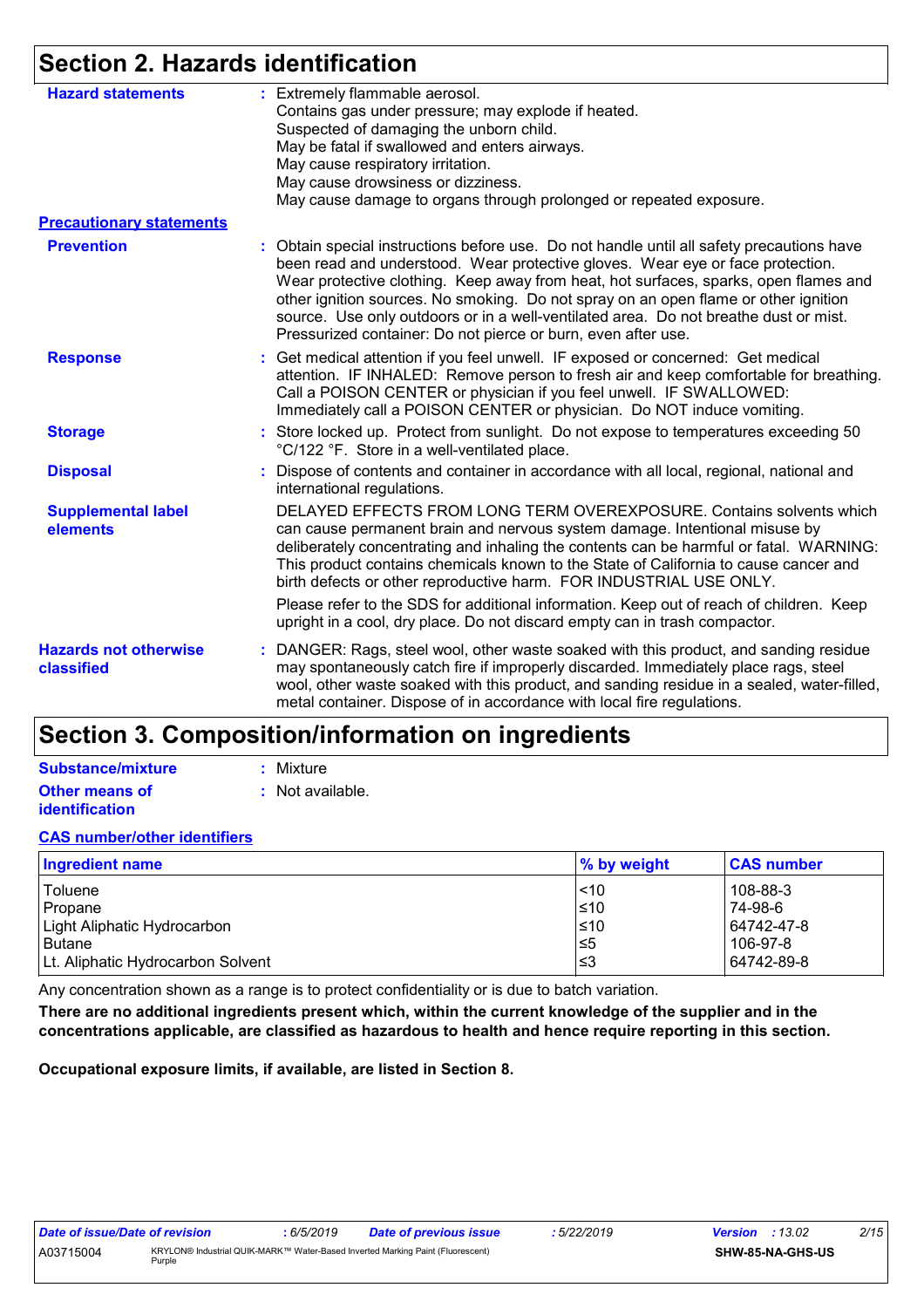# **Section 4. First aid measures**

|                     | <b>Description of necessary first aid measures</b>                                                                                                                                                                                                                                                                                                                                                                                                                                                                                                                                                                                                                                                                                                                                                                                                                                                             |
|---------------------|----------------------------------------------------------------------------------------------------------------------------------------------------------------------------------------------------------------------------------------------------------------------------------------------------------------------------------------------------------------------------------------------------------------------------------------------------------------------------------------------------------------------------------------------------------------------------------------------------------------------------------------------------------------------------------------------------------------------------------------------------------------------------------------------------------------------------------------------------------------------------------------------------------------|
| <b>Eye contact</b>  | : Immediately flush eyes with plenty of water, occasionally lifting the upper and lower<br>eyelids. Check for and remove any contact lenses. Continue to rinse for at least 10<br>minutes. Get medical attention following exposure or if feeling unwell.                                                                                                                                                                                                                                                                                                                                                                                                                                                                                                                                                                                                                                                      |
| <b>Inhalation</b>   | : Remove victim to fresh air and keep at rest in a position comfortable for breathing. If it<br>is suspected that fumes are still present, the rescuer should wear an appropriate mask<br>or self-contained breathing apparatus. If not breathing, if breathing is irregular or if<br>respiratory arrest occurs, provide artificial respiration or oxygen by trained personnel. It<br>may be dangerous to the person providing aid to give mouth-to-mouth resuscitation.<br>Get medical attention. If necessary, call a poison center or physician. If unconscious,<br>place in recovery position and get medical attention immediately. Maintain an open<br>airway. Loosen tight clothing such as a collar, tie, belt or waistband. In case of<br>inhalation of decomposition products in a fire, symptoms may be delayed. The exposed<br>person may need to be kept under medical surveillance for 48 hours. |
| <b>Skin contact</b> | : Flush contaminated skin with plenty of water. Remove contaminated clothing and<br>shoes. Continue to rinse for at least 10 minutes. Get medical attention. Wash clothing<br>before reuse. Clean shoes thoroughly before reuse.                                                                                                                                                                                                                                                                                                                                                                                                                                                                                                                                                                                                                                                                               |
| <b>Ingestion</b>    | : Get medical attention immediately. Call a poison center or physician. Wash out mouth<br>with water. Remove dentures if any. Remove victim to fresh air and keep at rest in a<br>position comfortable for breathing. If material has been swallowed and the exposed<br>person is conscious, give small quantities of water to drink. Stop if the exposed person<br>feels sick as vomiting may be dangerous. Aspiration hazard if swallowed. Can enter<br>lungs and cause damage. Do not induce vomiting. If vomiting occurs, the head should<br>be kept low so that vomit does not enter the lungs. Never give anything by mouth to an<br>unconscious person. If unconscious, place in recovery position and get medical<br>attention immediately. Maintain an open airway. Loosen tight clothing such as a collar,<br>tie, belt or waistband.                                                                |

### **Most important symptoms/effects, acute and delayed**

| <b>Potential acute health effects</b> |                                                                                                                                                                                                                                                                         |
|---------------------------------------|-------------------------------------------------------------------------------------------------------------------------------------------------------------------------------------------------------------------------------------------------------------------------|
| <b>Eye contact</b>                    | : No known significant effects or critical hazards.                                                                                                                                                                                                                     |
| <b>Inhalation</b>                     | : Can cause central nervous system (CNS) depression. May cause drowsiness or<br>dizziness. May cause respiratory irritation.                                                                                                                                            |
| <b>Skin contact</b>                   | : No known significant effects or critical hazards.                                                                                                                                                                                                                     |
| <b>Ingestion</b>                      | : Can cause central nervous system (CNS) depression. May be fatal if swallowed and<br>enters airways.                                                                                                                                                                   |
| Over-exposure signs/symptoms          |                                                                                                                                                                                                                                                                         |
| <b>Eye contact</b>                    | : Adverse symptoms may include the following:<br>irritation<br>redness                                                                                                                                                                                                  |
| <b>Inhalation</b>                     | : Adverse symptoms may include the following:<br>respiratory tract irritation<br>coughing<br>nausea or vomiting<br>headache<br>drowsiness/fatigue<br>dizziness/vertigo<br>unconsciousness<br>reduced fetal weight<br>increase in fetal deaths<br>skeletal malformations |
| <b>Skin contact</b>                   | : Adverse symptoms may include the following:<br>reduced fetal weight<br>increase in fetal deaths<br>skeletal malformations                                                                                                                                             |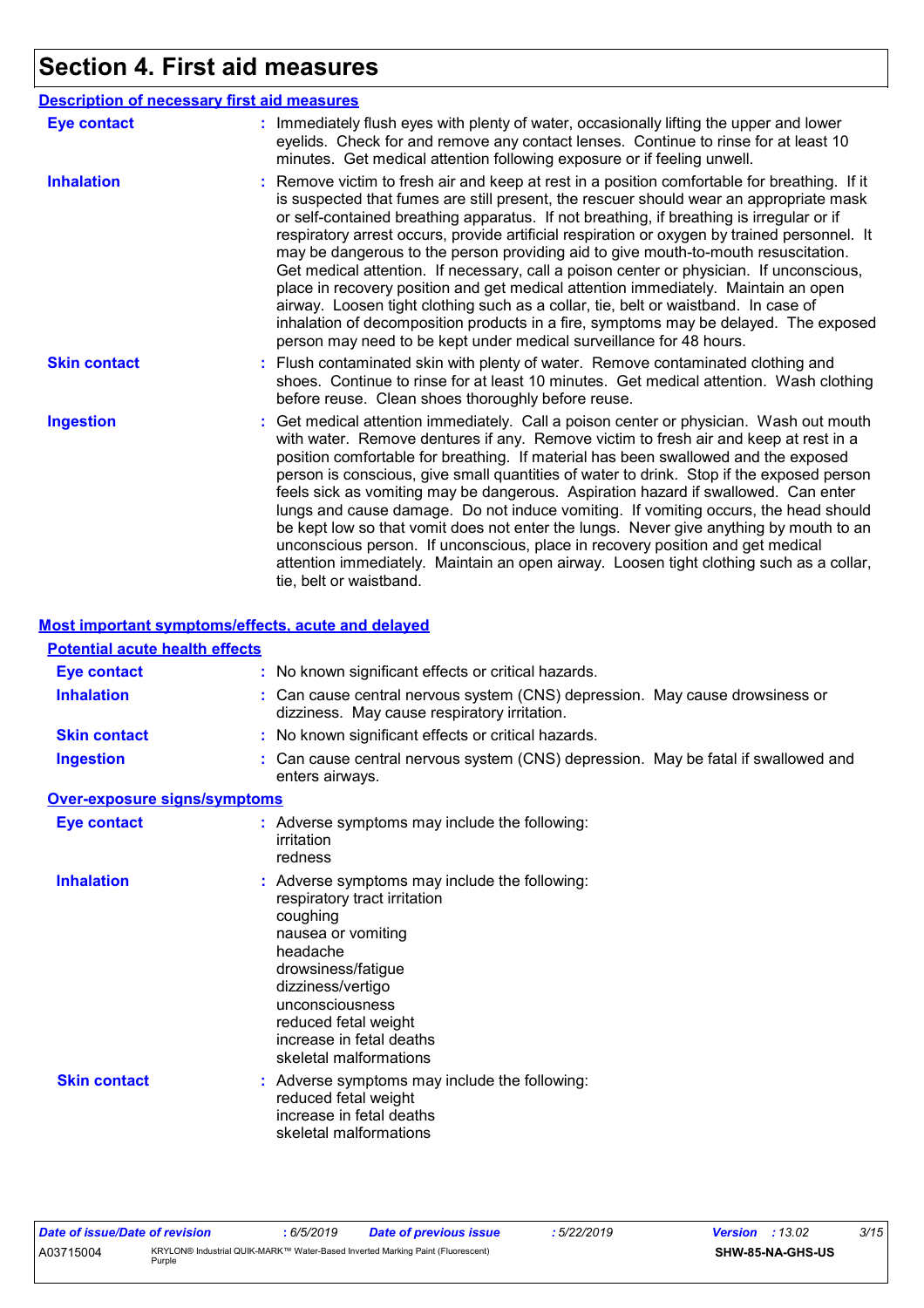# **Section 4. First aid measures**

| : Adverse symptoms may include the following:<br>nausea or vomiting<br>reduced fetal weight<br>increase in fetal deaths<br>skeletal malformations                                                                                                                                                                       |  |  |  |  |  |
|-------------------------------------------------------------------------------------------------------------------------------------------------------------------------------------------------------------------------------------------------------------------------------------------------------------------------|--|--|--|--|--|
| Indication of immediate medical attention and special treatment needed, if necessary                                                                                                                                                                                                                                    |  |  |  |  |  |
| : In case of inhalation of decomposition products in a fire, symptoms may be delayed.<br>The exposed person may need to be kept under medical surveillance for 48 hours.                                                                                                                                                |  |  |  |  |  |
| : No specific treatment.                                                                                                                                                                                                                                                                                                |  |  |  |  |  |
| : No action shall be taken involving any personal risk or without suitable training. If it is<br>suspected that fumes are still present, the rescuer should wear an appropriate mask or<br>self-contained breathing apparatus. It may be dangerous to the person providing aid to<br>give mouth-to-mouth resuscitation. |  |  |  |  |  |
|                                                                                                                                                                                                                                                                                                                         |  |  |  |  |  |

**See toxicological information (Section 11)**

| <b>Section 5. Fire-fighting measures</b>                 |                                                                                                                                                                                                                                                                                                                                                                                                                                                       |  |  |  |  |
|----------------------------------------------------------|-------------------------------------------------------------------------------------------------------------------------------------------------------------------------------------------------------------------------------------------------------------------------------------------------------------------------------------------------------------------------------------------------------------------------------------------------------|--|--|--|--|
| <b>Extinguishing media</b>                               |                                                                                                                                                                                                                                                                                                                                                                                                                                                       |  |  |  |  |
| <b>Suitable extinguishing</b><br>media                   | : Use an extinguishing agent suitable for the surrounding fire.                                                                                                                                                                                                                                                                                                                                                                                       |  |  |  |  |
| <b>Unsuitable extinguishing</b><br>media                 | : None known.                                                                                                                                                                                                                                                                                                                                                                                                                                         |  |  |  |  |
| <b>Specific hazards arising</b><br>from the chemical     | : Extremely flammable aerosol. Runoff to sewer may create fire or explosion hazard. In<br>a fire or if heated, a pressure increase will occur and the container may burst, with the<br>risk of a subsequent explosion. Gas may accumulate in low or confined areas or travel<br>a considerable distance to a source of ignition and flash back, causing fire or explosion.<br>Bursting aerosol containers may be propelled from a fire at high speed. |  |  |  |  |
| <b>Hazardous thermal</b><br>decomposition products       | Decomposition products may include the following materials:<br>carbon dioxide<br>carbon monoxide<br>nitrogen oxides<br>sulfur oxides                                                                                                                                                                                                                                                                                                                  |  |  |  |  |
| <b>Special protective actions</b><br>for fire-fighters   | : Promptly isolate the scene by removing all persons from the vicinity of the incident if<br>there is a fire. No action shall be taken involving any personal risk or without suitable<br>training. Move containers from fire area if this can be done without risk. Use water<br>spray to keep fire-exposed containers cool.                                                                                                                         |  |  |  |  |
| <b>Special protective</b><br>equipment for fire-fighters | Fire-fighters should wear appropriate protective equipment and self-contained breathing<br>apparatus (SCBA) with a full face-piece operated in positive pressure mode.                                                                                                                                                                                                                                                                                |  |  |  |  |

# **Section 6. Accidental release measures**

|                                | <b>Personal precautions, protective equipment and emergency procedures</b>                                                                                                                                                                                                                                                                                                                                                                                                                                                                                                                                                                                                                                                                                                       |
|--------------------------------|----------------------------------------------------------------------------------------------------------------------------------------------------------------------------------------------------------------------------------------------------------------------------------------------------------------------------------------------------------------------------------------------------------------------------------------------------------------------------------------------------------------------------------------------------------------------------------------------------------------------------------------------------------------------------------------------------------------------------------------------------------------------------------|
| For non-emergency<br>personnel | : No action shall be taken involving any personal risk or without suitable training.<br>Evacuate surrounding areas. Keep unnecessary and unprotected personnel from<br>entering. In the case of aerosols being ruptured, care should be taken due to the rapid<br>escape of the pressurized contents and propellant. If a large number of containers are<br>ruptured, treat as a bulk material spillage according to the instructions in the clean-up<br>section. Do not touch or walk through spilled material. Shut off all ignition sources. No<br>flares, smoking or flames in hazard area. Avoid breathing vapor or mist. Provide<br>adequate ventilation. Wear appropriate respirator when ventilation is inadequate. Put<br>on appropriate personal protective equipment. |
| For emergency responders       | If specialized clothing is required to deal with the spillage, take note of any information in<br>И.,<br>Section 8 on suitable and unsuitable materials. See also the information in "For non-<br>emergency personnel".                                                                                                                                                                                                                                                                                                                                                                                                                                                                                                                                                          |

| Date of issue/Date of revision |        | 6/5/2019 | Date of previous issue                                                         | : 5/22/2019 | Version | :13.02                  | 4/15 |
|--------------------------------|--------|----------|--------------------------------------------------------------------------------|-------------|---------|-------------------------|------|
| A03715004                      | Purple |          | KRYLON® Industrial QUIK-MARK™ Water-Based Inverted Marking Paint (Fluorescent) |             |         | <b>SHW-85-NA-GHS-US</b> |      |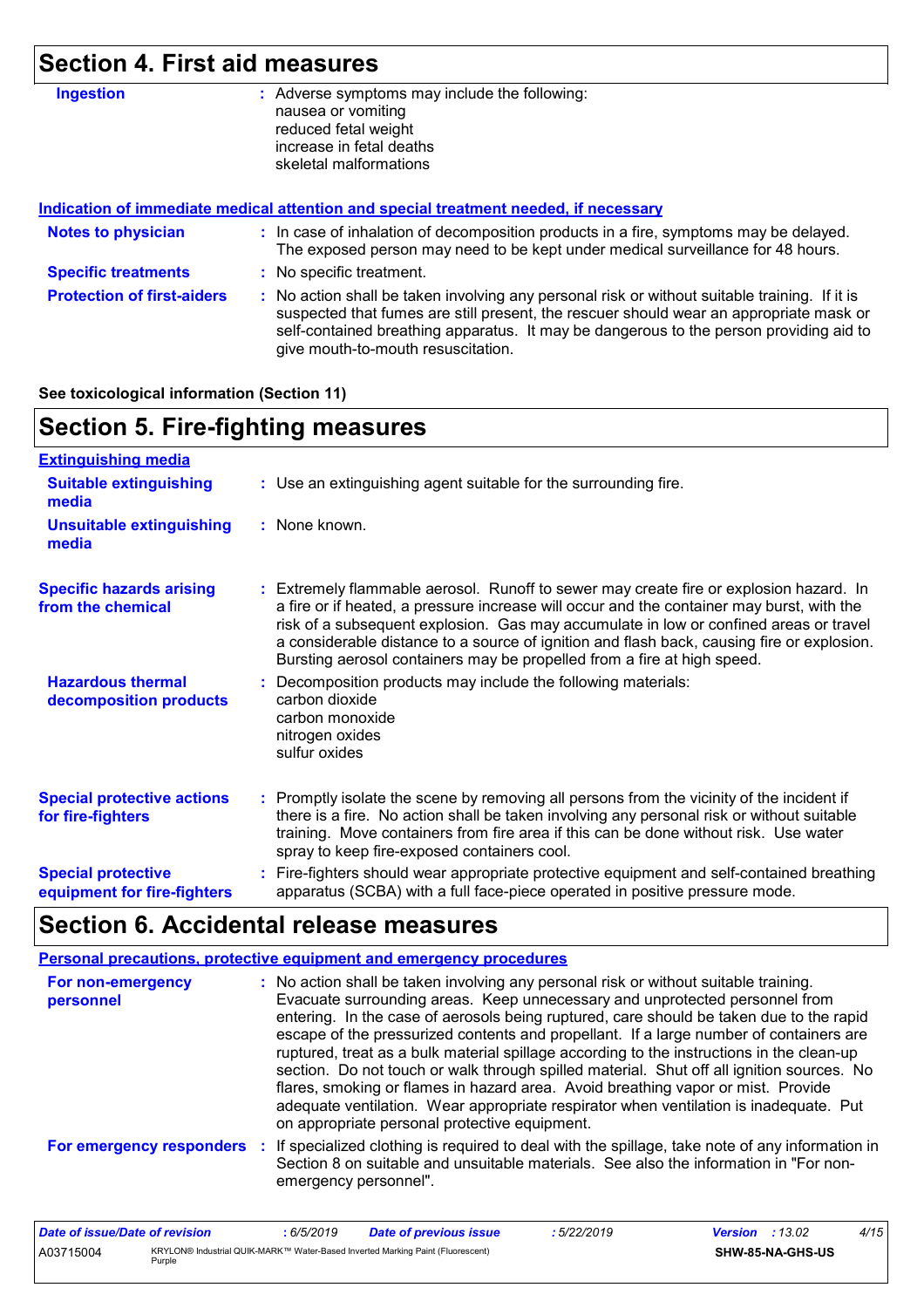# **Section 6. Accidental release measures**

| <b>Environmental precautions</b> | Avoid dispersal of spilled material and runoff and contact with soil, waterways, drains<br>and sewers. Inform the relevant authorities if the product has caused environmental<br>pollution (sewers, waterways, soil or air). |
|----------------------------------|-------------------------------------------------------------------------------------------------------------------------------------------------------------------------------------------------------------------------------|
|                                  |                                                                                                                                                                                                                               |

#### **Methods and materials for containment and cleaning up**

| <b>Small spill</b> | : Stop leak if without risk. Move containers from spill area. Use spark-proof tools and<br>explosion-proof equipment. Dilute with water and mop up if water-soluble. Alternatively,<br>or if water-insoluble, absorb with an inert dry material and place in an appropriate waste<br>disposal container. Dispose of via a licensed waste disposal contractor.                                                                                                                                                                                                                                                                                                                                                                                                        |
|--------------------|----------------------------------------------------------------------------------------------------------------------------------------------------------------------------------------------------------------------------------------------------------------------------------------------------------------------------------------------------------------------------------------------------------------------------------------------------------------------------------------------------------------------------------------------------------------------------------------------------------------------------------------------------------------------------------------------------------------------------------------------------------------------|
| <b>Large spill</b> | : Stop leak if without risk. Move containers from spill area. Use spark-proof tools and<br>explosion-proof equipment. Approach release from upwind. Prevent entry into sewers,<br>water courses, basements or confined areas. Wash spillages into an effluent treatment<br>plant or proceed as follows. Contain and collect spillage with non-combustible,<br>absorbent material e.g. sand, earth, vermiculite or diatomaceous earth and place in<br>container for disposal according to local regulations (see Section 13). Dispose of via a<br>licensed waste disposal contractor. Contaminated absorbent material may pose the<br>same hazard as the spilled product. Note: see Section 1 for emergency contact<br>information and Section 13 for waste disposal. |

## **Section 7. Handling and storage**

#### **Precautions for safe handling**

| <b>Protective measures</b>                                                       | : Put on appropriate personal protective equipment (see Section 8). Pressurized<br>container: protect from sunlight and do not expose to temperatures exceeding 50°C. Do<br>not pierce or burn, even after use. Avoid exposure - obtain special instructions before<br>use. Avoid exposure during pregnancy. Do not handle until all safety precautions have<br>been read and understood. Do not get in eyes or on skin or clothing. Do not breathe<br>vapor or mist. Do not swallow. Avoid breathing gas. Use only with adequate ventilation.<br>Wear appropriate respirator when ventilation is inadequate. Store and use away from<br>heat, sparks, open flame or any other ignition source. Use explosion-proof electrical<br>(ventilating, lighting and material handling) equipment. Use only non-sparking tools.<br>Empty containers retain product residue and can be hazardous. |
|----------------------------------------------------------------------------------|------------------------------------------------------------------------------------------------------------------------------------------------------------------------------------------------------------------------------------------------------------------------------------------------------------------------------------------------------------------------------------------------------------------------------------------------------------------------------------------------------------------------------------------------------------------------------------------------------------------------------------------------------------------------------------------------------------------------------------------------------------------------------------------------------------------------------------------------------------------------------------------|
| <b>Advice on general</b><br>occupational hygiene                                 | : Eating, drinking and smoking should be prohibited in areas where this material is<br>handled, stored and processed. Workers should wash hands and face before eating,<br>drinking and smoking. Remove contaminated clothing and protective equipment before<br>entering eating areas. See also Section 8 for additional information on hygiene<br>measures.                                                                                                                                                                                                                                                                                                                                                                                                                                                                                                                            |
| <b>Conditions for safe storage,</b><br>including any<br><b>incompatibilities</b> | : Store in accordance with local regulations. Store away from direct sunlight in a dry, cool<br>and well-ventilated area, away from incompatible materials (see Section 10) and food<br>and drink. Protect from sunlight. Store locked up. Eliminate all ignition sources. Use<br>appropriate containment to avoid environmental contamination. See Section 10 for<br>incompatible materials before handling or use.                                                                                                                                                                                                                                                                                                                                                                                                                                                                     |

### **Section 8. Exposure controls/personal protection**

#### **Control parameters**

**Occupational exposure limits (OSHA United States)**

| <b>Ingredient name</b>         |        |            | <b>Exposure limits</b>                                                         |                                                                                                                                                                                                                                      |                                                                                                                   |      |
|--------------------------------|--------|------------|--------------------------------------------------------------------------------|--------------------------------------------------------------------------------------------------------------------------------------------------------------------------------------------------------------------------------------|-------------------------------------------------------------------------------------------------------------------|------|
| Toluene                        |        |            |                                                                                | TWA: 200 ppm 8 hours.<br>CEIL: 300 ppm<br>AMP: 500 ppm 10 minutes.<br>TWA: 100 ppm 10 hours.<br>TWA: 375 mg/m <sup>3</sup> 10 hours.<br>STEL: 150 ppm 15 minutes.<br>STEL: 560 mg/m <sup>3</sup> 15 minutes.<br>TWA: 20 ppm 8 hours. | OSHA PEL Z2 (United States, 2/2013).<br>NIOSH REL (United States, 10/2016).<br>ACGIH TLV (United States, 3/2018). |      |
| Date of issue/Date of revision |        | : 6/5/2019 | <b>Date of previous issue</b>                                                  | :5/22/2019                                                                                                                                                                                                                           | <b>Version</b> : 13.02                                                                                            | 5/15 |
| A03715004                      | Purple |            | KRYLON® Industrial QUIK-MARK™ Water-Based Inverted Marking Paint (Fluorescent) |                                                                                                                                                                                                                                      | SHW-85-NA-GHS-US                                                                                                  |      |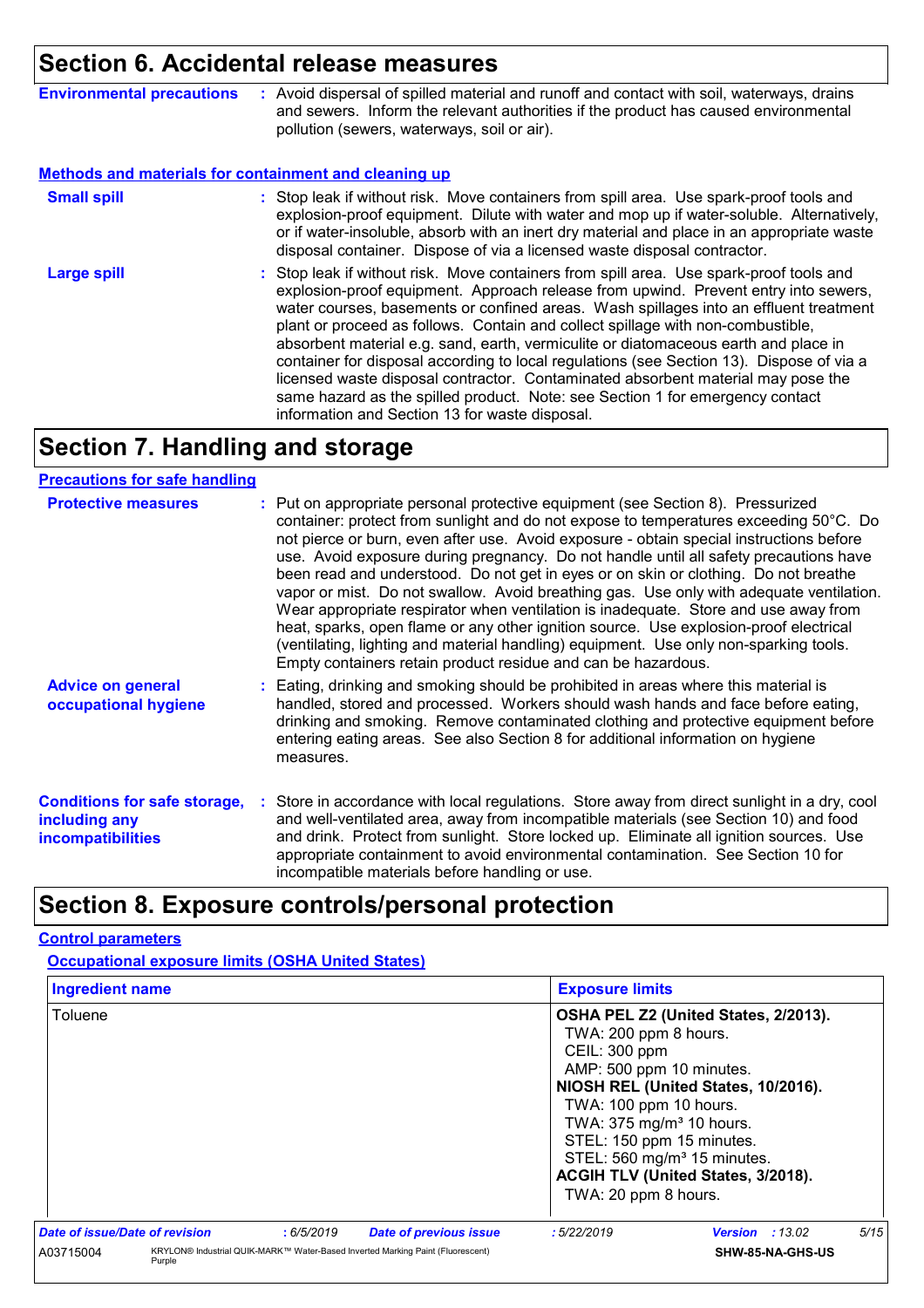# **Section 8. Exposure controls/personal protection**

| Propane                            | NIOSH REL (United States, 10/2016).                |
|------------------------------------|----------------------------------------------------|
|                                    | TWA: 1000 ppm 10 hours.                            |
|                                    | TWA: 1800 mg/m <sup>3</sup> 10 hours.              |
|                                    | OSHA PEL (United States, 5/2018).                  |
|                                    | TWA: 1000 ppm 8 hours.                             |
|                                    | TWA: 1800 mg/m <sup>3</sup> 8 hours.               |
|                                    | ACGIH TLV (United States, 3/2018). Oxygen          |
|                                    | Depletion [Asphyxiant].                            |
| <b>Light Aliphatic Hydrocarbon</b> | ACGIH TLV (United States, 3/2018).                 |
|                                    | Absorbed through skin.                             |
|                                    | TWA: 200 mg/m <sup>3</sup> , (as total hydrocarbon |
|                                    | vapor) 8 hours.                                    |
| <b>Butane</b>                      | NIOSH REL (United States, 10/2016).                |
|                                    | TWA: 800 ppm 10 hours.                             |
|                                    | TWA: 1900 mg/m <sup>3</sup> 10 hours.              |
|                                    | ACGIH TLV (United States, 3/2018).                 |
|                                    | STEL: 1000 ppm 15 minutes.                         |
| Lt. Aliphatic Hydrocarbon Solvent  | None.                                              |

### **Occupational exposure limits (Canada)**

A03715004 KRYLON® Industrial QUIK-MARK™ Water-Based Inverted Marking Paint (Fluorescent) Purple

| <b>Ingredient name</b>                            | <b>Exposure limits</b>                                                                                                                                                                                                                                                                                                                                                                                                                                                                                                                                                            |
|---------------------------------------------------|-----------------------------------------------------------------------------------------------------------------------------------------------------------------------------------------------------------------------------------------------------------------------------------------------------------------------------------------------------------------------------------------------------------------------------------------------------------------------------------------------------------------------------------------------------------------------------------|
| Toluene                                           | CA Alberta Provincial (Canada, 6/2018).<br>Absorbed through skin.<br>8 hrs OEL: 50 ppm 8 hours.<br>8 hrs OEL: 188 mg/m <sup>3</sup> 8 hours.<br><b>CA British Columbia Provincial (Canada,</b><br>7/2018).<br>TWA: 20 ppm 8 hours.<br>CA Ontario Provincial (Canada, 1/2018).<br>TWA: 20 ppm 8 hours.<br>CA Quebec Provincial (Canada, 1/2014).<br>Absorbed through skin.<br>TWAEV: 50 ppm 8 hours.<br>TWAEV: 188 mg/m <sup>3</sup> 8 hours.<br><b>CA Saskatchewan Provincial (Canada,</b><br>7/2013). Absorbed through skin.<br>STEL: 60 ppm 15 minutes.<br>TWA: 50 ppm 8 hours. |
| Normal propane                                    | CA Alberta Provincial (Canada, 6/2018).<br>8 hrs OEL: 1000 ppm 8 hours.<br>CA Quebec Provincial (Canada, 1/2014).<br>TWAEV: 1000 ppm 8 hours.<br>TWAEV: 1800 mg/m <sup>3</sup> 8 hours.<br>CA Ontario Provincial (Canada, 1/2018).<br>TWA: 1000 ppm 8 hours.<br><b>CA Saskatchewan Provincial (Canada,</b><br>7/2013).<br>STEL: 1250 ppm 15 minutes.<br>TWA: 1000 ppm 8 hours.<br><b>CA British Columbia Provincial (Canada,</b><br>7/2018). Oxygen Depletion [Asphyxiant].                                                                                                       |
| Petroleum refining, hydrotreated light distillate | <b>CA British Columbia Provincial (Canada,</b><br>7/2018). Absorbed through skin.<br>TWA: 200 mg/m <sup>3</sup> , (as total hydrocarbon<br>vapour) 8 hours.<br>CA Alberta Provincial (Canada, 6/2018).<br>Absorbed through skin.<br>8 hrs OEL: 200 mg/m <sup>3</sup> , (as total hydrocarbon<br>vapour) 8 hours.<br>CA Ontario Provincial (Canada, 1/2018).                                                                                                                                                                                                                       |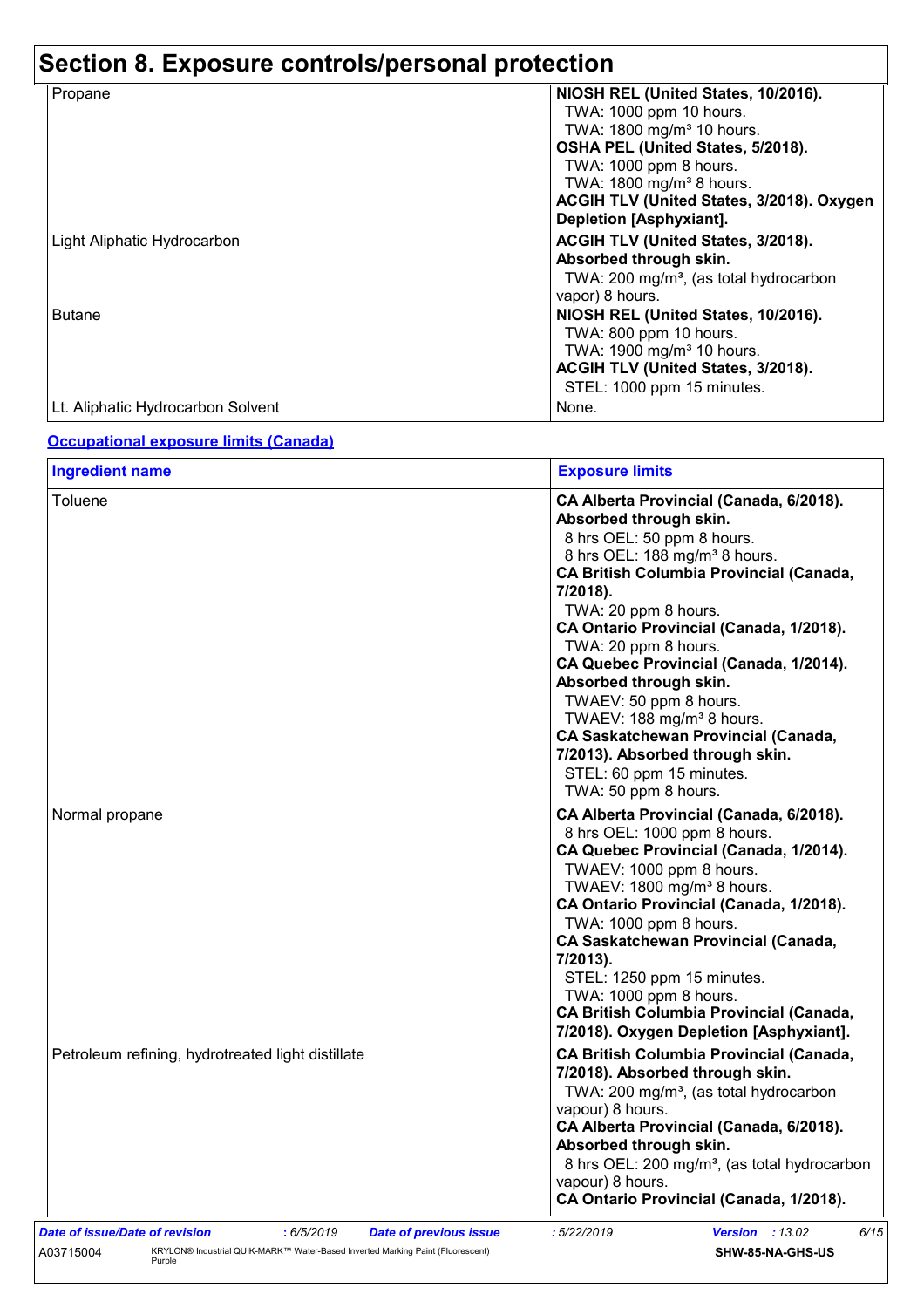# **Section 8. Exposure controls/personal protection**

|               | Absorbed through skin.                             |
|---------------|----------------------------------------------------|
|               | TWA: 200 mg/m <sup>3</sup> , (as total hydrocarbon |
|               | vapour) 8 hours.                                   |
| <b>Butane</b> | CA Alberta Provincial (Canada, 6/2018).            |
|               | 8 hrs OEL: 1000 ppm 8 hours.                       |
|               | CA Quebec Provincial (Canada, 1/2014).             |
|               | TWAEV: 800 ppm 8 hours.                            |
|               | TWAEV: 1900 mg/m <sup>3</sup> 8 hours.             |
|               | CA Ontario Provincial (Canada, 1/2018).            |
|               | TWA: 800 ppm 8 hours.                              |
|               | <b>CA Saskatchewan Provincial (Canada,</b>         |
|               | 7/2013).                                           |
|               | STEL: 1250 ppm 15 minutes.                         |
|               | TWA: 1000 ppm 8 hours.                             |
|               | <b>CA British Columbia Provincial (Canada,</b>     |
|               | 7/2018).                                           |
|               | STEL: 1000 ppm 15 minutes.                         |
|               |                                                    |

#### **Occupational exposure limits (Mexico)**

| <b>Ingredient name</b>      | <b>Exposure limits</b>                                                                                             |
|-----------------------------|--------------------------------------------------------------------------------------------------------------------|
| Toluene                     | NOM-010-STPS-2014 (Mexico, 4/2016).<br>TWA: 20 ppm 8 hours.                                                        |
| Propane                     | NOM-010-STPS-2014 (Mexico, 4/2016).<br>TWA: 1000 ppm 8 hours.                                                      |
| Light Aliphatic Hydrocarbon | ACGIH TLV (United States, 3/2018).<br>Absorbed through skin.<br>TWA: 200 mg/m <sup>3</sup> , (as total hydrocarbon |
| <b>Butane</b>               | vapor) 8 hours.<br>NOM-010-STPS-2014 (Mexico, 4/2016).<br>TWA: 1000 ppm 8 hours.                                   |

| <b>Appropriate engineering</b><br><b>controls</b> | : Use only with adequate ventilation. Use process enclosures, local exhaust ventilation or<br>other engineering controls to keep worker exposure to airborne contaminants below any<br>recommended or statutory limits. The engineering controls also need to keep gas,<br>vapor or dust concentrations below any lower explosive limits. Use explosion-proof<br>ventilation equipment.           |
|---------------------------------------------------|---------------------------------------------------------------------------------------------------------------------------------------------------------------------------------------------------------------------------------------------------------------------------------------------------------------------------------------------------------------------------------------------------|
| <b>Environmental exposure</b><br><b>controls</b>  | Emissions from ventilation or work process equipment should be checked to ensure<br>they comply with the requirements of environmental protection legislation. In some<br>cases, fume scrubbers, filters or engineering modifications to the process equipment<br>will be necessary to reduce emissions to acceptable levels.                                                                     |
| <b>Individual protection measures</b>             |                                                                                                                                                                                                                                                                                                                                                                                                   |
| <b>Hygiene measures</b>                           | : Wash hands, forearms and face thoroughly after handling chemical products, before<br>eating, smoking and using the lavatory and at the end of the working period.<br>Appropriate techniques should be used to remove potentially contaminated clothing.<br>Wash contaminated clothing before reusing. Ensure that eyewash stations and safety<br>showers are close to the workstation location. |
| <b>Eye/face protection</b>                        | Safety eyewear complying with an approved standard should be used when a risk<br>assessment indicates this is necessary to avoid exposure to liquid splashes, mists,<br>gases or dusts. If contact is possible, the following protection should be worn, unless<br>the assessment indicates a higher degree of protection: safety glasses with side-<br>shields.                                  |
| <b>Skin protection</b>                            |                                                                                                                                                                                                                                                                                                                                                                                                   |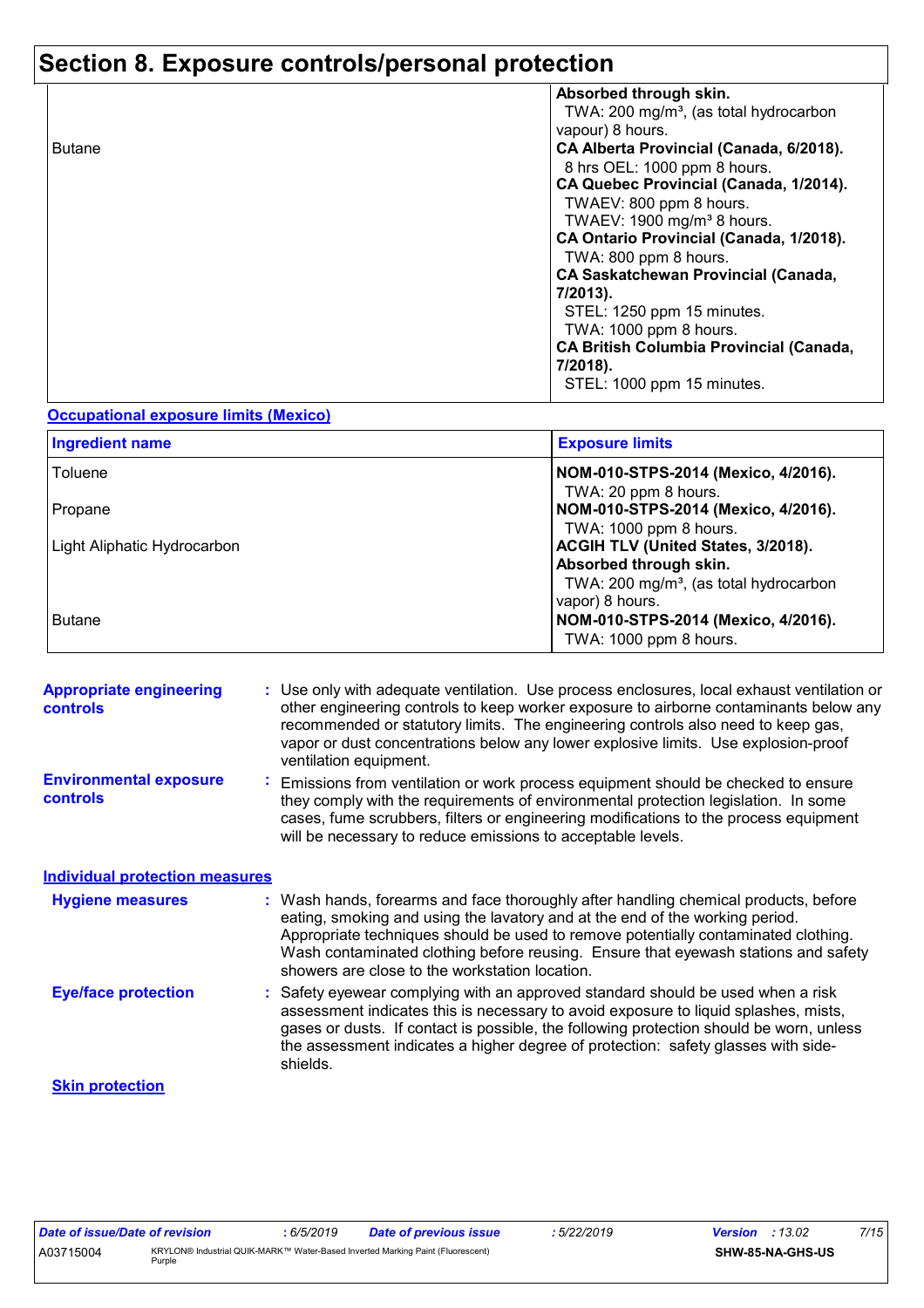# **Section 8. Exposure controls/personal protection**

| <b>Hand protection</b>        | : Chemical-resistant, impervious gloves complying with an approved standard should be<br>worn at all times when handling chemical products if a risk assessment indicates this is<br>necessary. Considering the parameters specified by the glove manufacturer, check<br>during use that the gloves are still retaining their protective properties. It should be<br>noted that the time to breakthrough for any glove material may be different for different<br>glove manufacturers. In the case of mixtures, consisting of several substances, the<br>protection time of the gloves cannot be accurately estimated. |
|-------------------------------|------------------------------------------------------------------------------------------------------------------------------------------------------------------------------------------------------------------------------------------------------------------------------------------------------------------------------------------------------------------------------------------------------------------------------------------------------------------------------------------------------------------------------------------------------------------------------------------------------------------------|
| <b>Body protection</b>        | : Personal protective equipment for the body should be selected based on the task being<br>performed and the risks involved and should be approved by a specialist before<br>handling this product. When there is a risk of ignition from static electricity, wear anti-<br>static protective clothing. For the greatest protection from static discharges, clothing<br>should include anti-static overalls, boots and gloves.                                                                                                                                                                                         |
| <b>Other skin protection</b>  | : Appropriate footwear and any additional skin protection measures should be selected<br>based on the task being performed and the risks involved and should be approved by a<br>specialist before handling this product.                                                                                                                                                                                                                                                                                                                                                                                              |
| <b>Respiratory protection</b> | : Based on the hazard and potential for exposure, select a respirator that meets the<br>appropriate standard or certification. Respirators must be used according to a<br>respiratory protection program to ensure proper fitting, training, and other important<br>aspects of use.                                                                                                                                                                                                                                                                                                                                    |

# **Section 9. Physical and chemical properties**

| <b>Appearance</b>                                 |                                                                 |
|---------------------------------------------------|-----------------------------------------------------------------|
| <b>Physical state</b>                             | : Liquid.                                                       |
| <b>Color</b>                                      | : Not available.                                                |
| <b>Odor</b>                                       | : Not available.                                                |
| <b>Odor threshold</b>                             | : Not available.                                                |
| pH                                                | : 7                                                             |
| <b>Melting point/freezing point</b>               | : Not available.                                                |
| <b>Boiling point/boiling range</b>                | : Not available.                                                |
| <b>Flash point</b>                                | : Closed cup: -29°C (-20.2°F) [Pensky-Martens Closed Cup]       |
| <b>Evaporation rate</b>                           | $: 2$ (butyl acetate = 1)                                       |
| <b>Flammability (solid, gas)</b>                  | : Not available.                                                |
| Lower and upper explosive<br>(flammable) limits   | $:$ Lower: $0.9\%$<br>Upper: 9.5%                               |
| <b>Vapor pressure</b>                             | : 101.3 kPa (760 mm Hg) [at 20°C]                               |
| <b>Vapor density</b>                              | : 1 [Air = 1]                                                   |
| <b>Relative density</b>                           | : 0.86                                                          |
| <b>Solubility</b>                                 | : Not available.                                                |
| <b>Partition coefficient: n-</b><br>octanol/water | : Not available.                                                |
| <b>Auto-ignition temperature</b>                  | : Not available.                                                |
| <b>Decomposition temperature</b>                  | Not available.                                                  |
| <b>Viscosity</b>                                  | Kinematic (40°C (104°F)): <0.205 cm <sup>2</sup> /s (<20.5 cSt) |
| <b>Molecular weight</b>                           | Not applicable.                                                 |
| <b>Aerosol product</b>                            |                                                                 |
| <b>Type of aerosol</b>                            | : Spray                                                         |
| <b>Heat of combustion</b>                         | : $13.272$ kJ/g                                                 |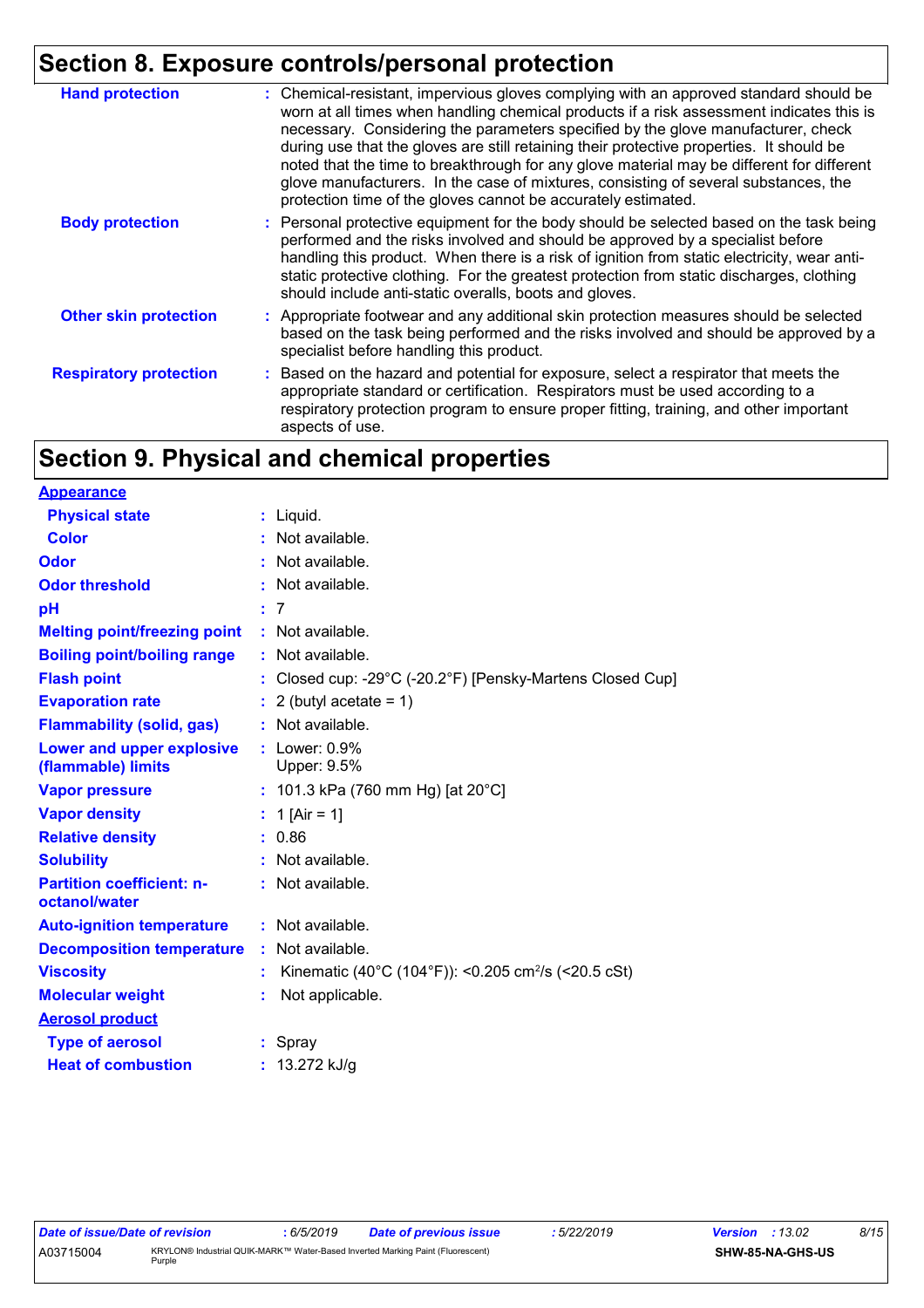# **Section 10. Stability and reactivity**

| <b>Reactivity</b>                                   | : No specific test data related to reactivity available for this product or its ingredients.              |
|-----------------------------------------------------|-----------------------------------------------------------------------------------------------------------|
| <b>Chemical stability</b>                           | : The product is stable.                                                                                  |
| <b>Possibility of hazardous</b><br><b>reactions</b> | : Under normal conditions of storage and use, hazardous reactions will not occur.                         |
| <b>Conditions to avoid</b>                          | : Avoid all possible sources of ignition (spark or flame).                                                |
| <b>Incompatible materials</b>                       | : No specific data.                                                                                       |
| <b>Hazardous decomposition</b><br>products          | : Under normal conditions of storage and use, hazardous decomposition products should<br>not be produced. |

# **Section 11. Toxicological information**

### **Information on toxicological effects**

#### **Acute toxicity**

| <b>Product/ingredient name</b> | <b>Result</b>                | <b>Species</b> | <b>Dose</b>              | <b>Exposure</b> |
|--------------------------------|------------------------------|----------------|--------------------------|-----------------|
| Toluene                        | <b>LC50 Inhalation Vapor</b> | Rat            | $149$ g/m <sup>3</sup>   | I4 hours        |
|                                | LD50 Oral                    | Rat            | $ 636 \text{ mg/kg} $    |                 |
| Butane                         | <b>LC50 Inhalation Vapor</b> | Rat            | 658000 mg/m <sup>3</sup> | I4 hours        |

#### **Irritation/Corrosion**

| <b>Product/ingredient name</b> | <b>Result</b>            | <b>Species</b> | <b>Score</b> | <b>Exposure</b>            | <b>Observation</b>       |
|--------------------------------|--------------------------|----------------|--------------|----------------------------|--------------------------|
| Toluene                        | Eyes - Mild irritant     | Rabbit         |              | 0.5 minutes<br>100         | $\overline{\phantom{a}}$ |
|                                | Eyes - Mild irritant     | Rabbit         |              | milligrams<br>870          |                          |
|                                |                          |                |              | Micrograms                 | $\overline{\phantom{a}}$ |
|                                | Eyes - Severe irritant   | Rabbit         |              | 24 hours 2                 | $\overline{\phantom{a}}$ |
|                                | Skin - Mild irritant     | Pig            |              | milligrams<br>24 hours 250 | $\blacksquare$           |
|                                | Skin - Mild irritant     |                |              | microliters<br>435         |                          |
|                                |                          | Rabbit         |              | milligrams                 | ۰                        |
|                                | Skin - Moderate irritant | Rabbit         |              | 24 hours 20                | $\overline{\phantom{a}}$ |
|                                | Skin - Moderate irritant | Rabbit         |              | milligrams<br>500          | $\overline{\phantom{0}}$ |
|                                |                          |                |              | milligrams                 |                          |

### **Sensitization**

Not available.

### **Mutagenicity**

Not available.

### **Carcinogenicity**

Not available.

#### **Classification**

| <b>Product/ingredient name   OSHA</b> | <b>IARC</b> | <b>NTP</b> |
|---------------------------------------|-------------|------------|
| Toluene                               |             |            |

### **Reproductive toxicity**

Not available.

#### **Teratogenicity**

| Date of issue/Date of revision |        | 6/5/2019 | Date of previous issue                                                         | : 5/22/2019 | Version | :13.02           | 9/15 |
|--------------------------------|--------|----------|--------------------------------------------------------------------------------|-------------|---------|------------------|------|
| A03715004                      | Purple |          | KRYLON® Industrial QUIK-MARK™ Water-Based Inverted Marking Paint (Fluorescent) |             |         | SHW-85-NA-GHS-US |      |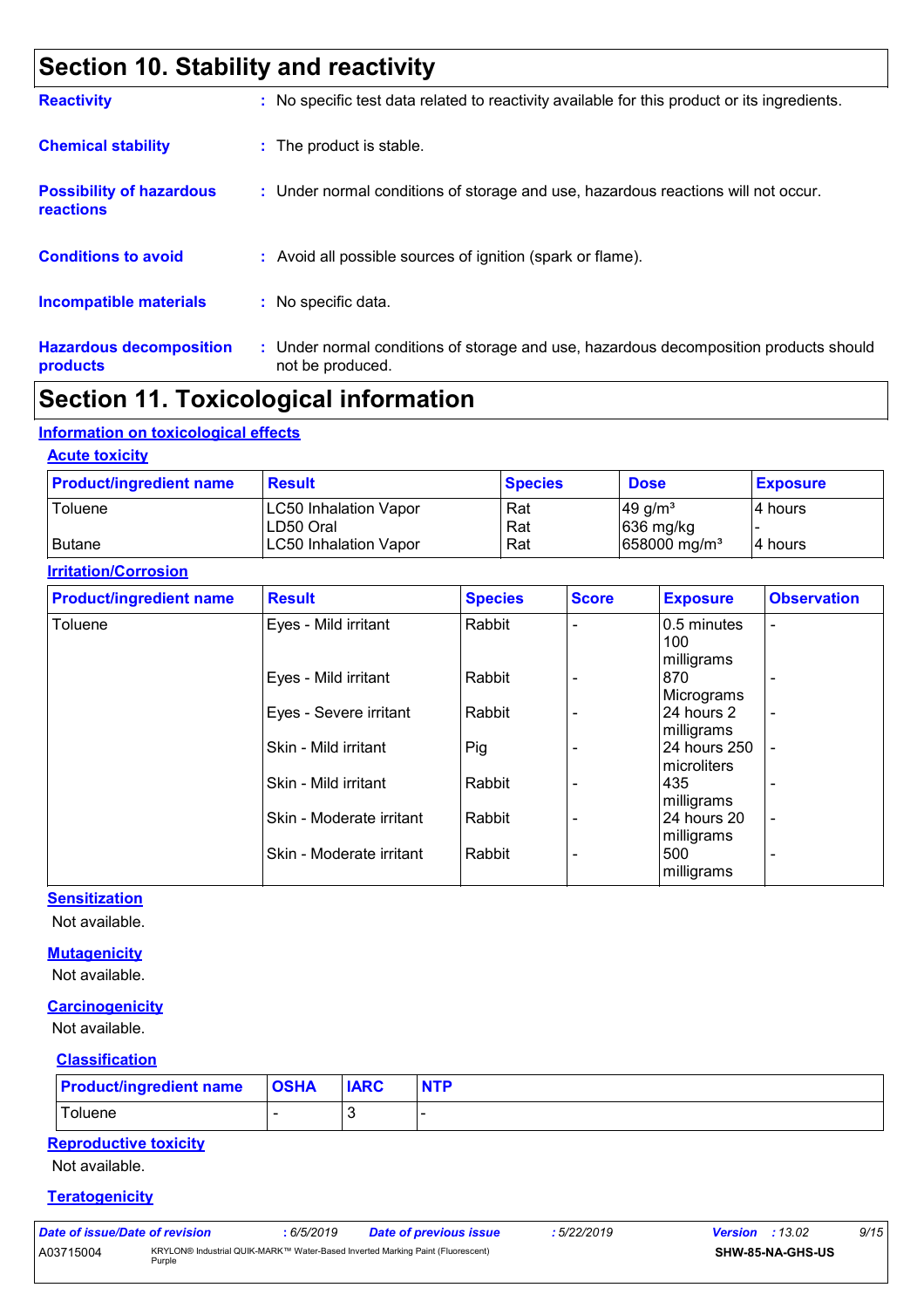## **Section 11. Toxicological information**

Not available.

### **Specific target organ toxicity (single exposure)**

| <b>Name</b>                       | <b>Category</b> | <b>Route of</b><br>exposure | <b>Target organs</b>                                    |
|-----------------------------------|-----------------|-----------------------------|---------------------------------------------------------|
| Toluene                           | Category 3      | Not applicable.             | Respiratory tract<br>irritation and<br>Narcotic effects |
| Propane                           | Category 3      | Not applicable.             | Respiratory tract<br>irritation and<br>Narcotic effects |
| Light Aliphatic Hydrocarbon       | Category 3      | Not applicable.             | Respiratory tract<br>irritation and<br>Narcotic effects |
| <b>Butane</b>                     | Category 3      | Not applicable.             | Respiratory tract<br>irritation and<br>Narcotic effects |
| Lt. Aliphatic Hydrocarbon Solvent | Category 3      | Not applicable.             | Respiratory tract<br>irritation and<br>Narcotic effects |

### **Specific target organ toxicity (repeated exposure)**

| <b>Name</b>                       | <b>Category</b> | <b>Route of</b><br>exposure | <b>Target organs</b> |
|-----------------------------------|-----------------|-----------------------------|----------------------|
| Toluene                           | Category 2      | INot determined             | Not determined       |
| Propane                           | Category 2      | INot determined             | Not determined       |
| Light Aliphatic Hydrocarbon       | Category 2      | INot determined             | Not determined       |
| <b>Butane</b>                     | Category 2      | INot determined             | Not determined       |
| Lt. Aliphatic Hydrocarbon Solvent | Category 2      | INot determined             | Not determined       |

### **Aspiration hazard**

| <b>Name</b>                       | <b>Result</b>                         |
|-----------------------------------|---------------------------------------|
| Toluene                           | <b>ASPIRATION HAZARD - Category 1</b> |
| <b>I</b> Propane                  | <b>ASPIRATION HAZARD - Category 1</b> |
| Light Aliphatic Hydrocarbon       | <b>ASPIRATION HAZARD - Category 1</b> |
| <b>Butane</b>                     | <b>ASPIRATION HAZARD - Category 1</b> |
| Lt. Aliphatic Hydrocarbon Solvent | <b>ASPIRATION HAZARD - Category 1</b> |

#### **Information on the likely :** Not available.

### **routes of exposure**

### **Potential acute health effects**

| <b>Eye contact</b>  | : No known significant effects or critical hazards.                                                                          |  |
|---------------------|------------------------------------------------------------------------------------------------------------------------------|--|
| <b>Inhalation</b>   | : Can cause central nervous system (CNS) depression. May cause drowsiness or<br>dizziness. May cause respiratory irritation. |  |
| <b>Skin contact</b> | : No known significant effects or critical hazards.                                                                          |  |
| <b>Ingestion</b>    | : Can cause central nervous system (CNS) depression. May be fatal if swallowed and<br>enters airways.                        |  |

#### **Symptoms related to the physical, chemical and toxicological characteristics**

| : Adverse symptoms may include the following: |
|-----------------------------------------------|
| irritation                                    |
| redness                                       |
|                                               |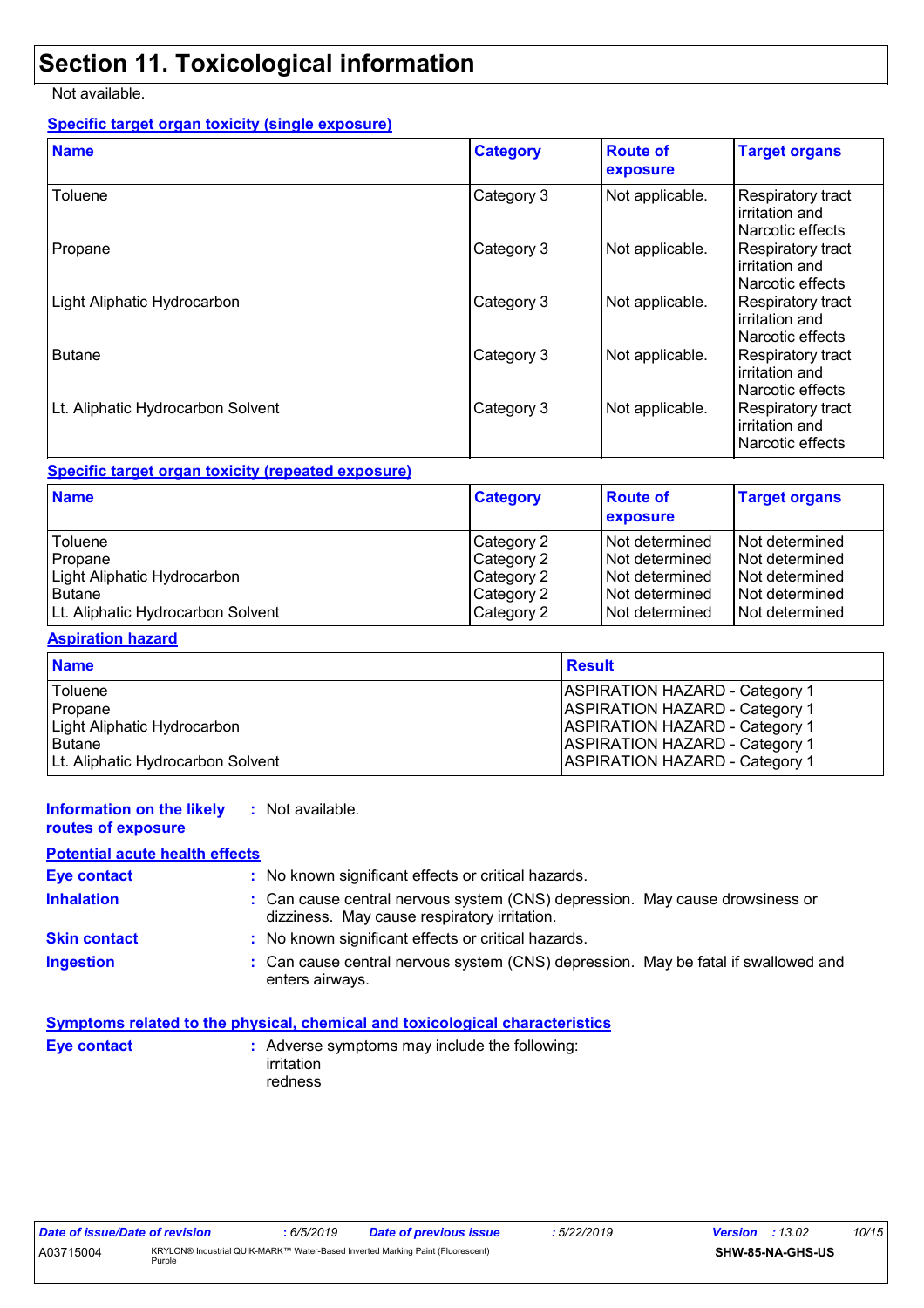# **Section 11. Toxicological information**

| <b>Inhalation</b>                       | : Adverse symptoms may include the following:<br>respiratory tract irritation<br>coughing<br>nausea or vomiting<br>headache<br>drowsiness/fatigue<br>dizziness/vertigo<br>unconsciousness<br>reduced fetal weight<br>increase in fetal deaths<br>skeletal malformations |
|-----------------------------------------|-------------------------------------------------------------------------------------------------------------------------------------------------------------------------------------------------------------------------------------------------------------------------|
| <b>Skin contact</b>                     | : Adverse symptoms may include the following:<br>reduced fetal weight<br>increase in fetal deaths<br>skeletal malformations                                                                                                                                             |
| <b>Ingestion</b>                        | : Adverse symptoms may include the following:<br>nausea or vomiting<br>reduced fetal weight<br>increase in fetal deaths<br>skeletal malformations                                                                                                                       |
|                                         | Delayed and immediate effects and also chronic effects from short and long term exposure                                                                                                                                                                                |
| <b>Short term exposure</b>              |                                                                                                                                                                                                                                                                         |
| <b>Potential immediate</b><br>effects   | : Not available.                                                                                                                                                                                                                                                        |
| <b>Potential delayed effects</b>        | : Not available.                                                                                                                                                                                                                                                        |
| <b>Long term exposure</b>               |                                                                                                                                                                                                                                                                         |
| <b>Potential immediate</b><br>effects   | : Not available.                                                                                                                                                                                                                                                        |
| <b>Potential delayed effects</b>        | : Not available.                                                                                                                                                                                                                                                        |
| <b>Potential chronic health effects</b> |                                                                                                                                                                                                                                                                         |
| Not available.                          |                                                                                                                                                                                                                                                                         |
| <b>General</b>                          | : May cause damage to organs through prolonged or repeated exposure.                                                                                                                                                                                                    |
| <b>Carcinogenicity</b>                  | : No known significant effects or critical hazards.                                                                                                                                                                                                                     |
| <b>Mutagenicity</b>                     | No known significant effects or critical hazards.                                                                                                                                                                                                                       |
| <b>Teratogenicity</b>                   | : Suspected of damaging the unborn child.                                                                                                                                                                                                                               |
| <b>Developmental effects</b>            | : No known significant effects or critical hazards.                                                                                                                                                                                                                     |
| <b>Fertility effects</b>                | : No known significant effects or critical hazards.                                                                                                                                                                                                                     |
| <b>Numerical measures of toxicity</b>   |                                                                                                                                                                                                                                                                         |

### **Acute toxicity estimates**

| <b>Acute toxicity estimates</b> |  |
|---------------------------------|--|
| <b>Route</b>                    |  |

| <b>Route</b> | <b>NTE value</b> |
|--------------|------------------|
| Oral         | 5285.9 mg/kg     |

# **Section 12. Ecological information**

**Toxicity**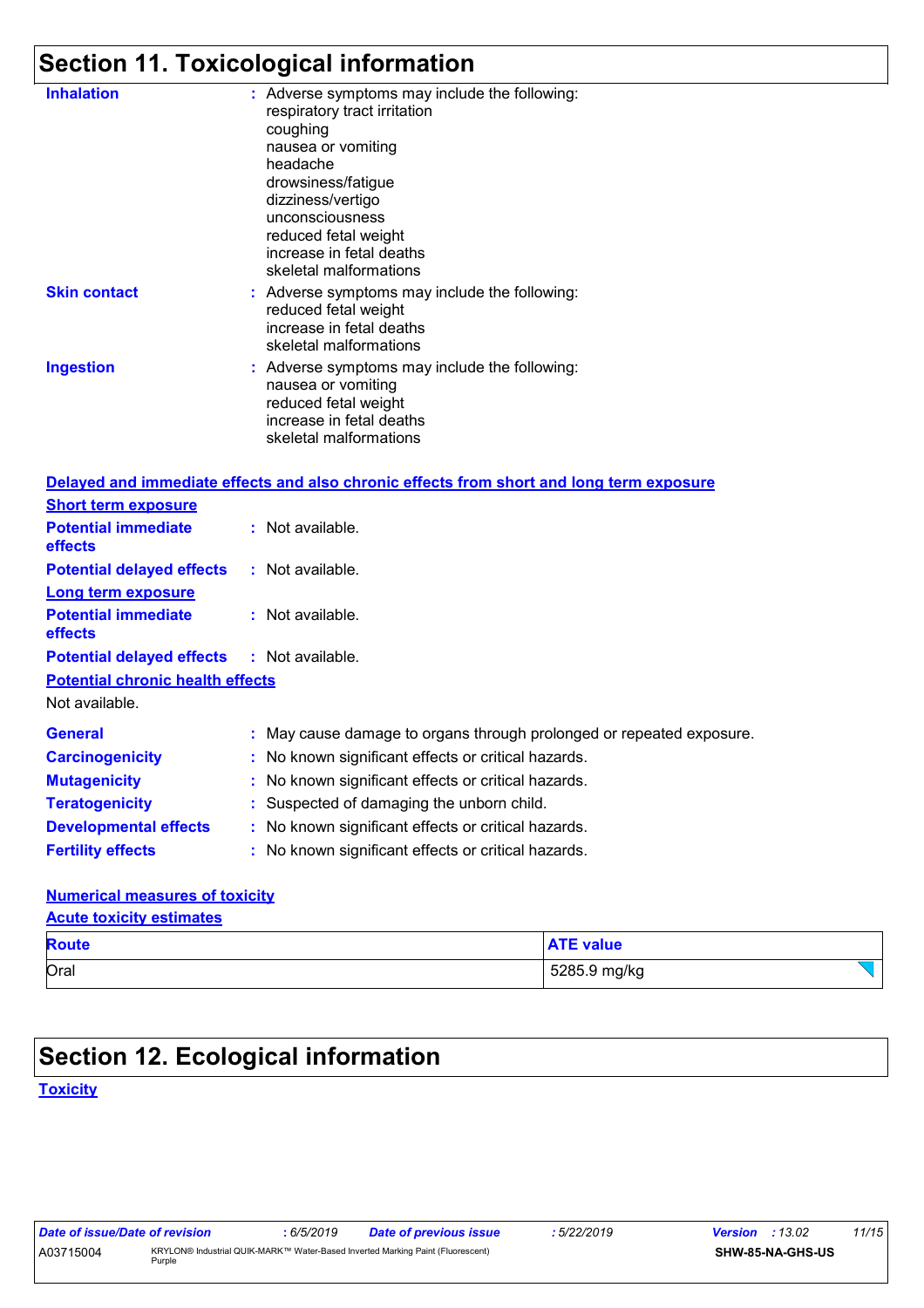# **Section 12. Ecological information**

| <b>Product/ingredient name</b>       | <b>Result</b>                      | <b>Species</b>                                   | <b>Exposure</b> |
|--------------------------------------|------------------------------------|--------------------------------------------------|-----------------|
| Toluene                              | Acute EC50 12500 µg/l Fresh water  | Algae - Pseudokirchneriella<br>subcapitata       | 72 hours        |
|                                      | Acute EC50 11600 µg/l Fresh water  | Crustaceans - Gammarus<br>pseudolimnaeus - Adult | 48 hours        |
|                                      | Acute EC50 5.56 mg/l Fresh water   | Daphnia - Daphnia magna -<br>Neonate             | 48 hours        |
|                                      | Acute LC50 5500 µg/l Fresh water   | Fish - Oncorhynchus kisutch - Fry                | 96 hours        |
|                                      | Chronic NOEC 1000 µg/l Fresh water | Daphnia - Daphnia magna                          | $21$ days       |
| Light Aliphatic Hydrocarbon          | Acute LC50 2200 µg/l Fresh water   | Fish - Lepomis macrochirus                       | 4 days          |
| Lt. Aliphatic Hydrocarbon<br>Solvent | Acute LC50 >100000 ppm Fresh water | Fish - Oncorhynchus mykiss                       | 96 hours        |

### **Persistence and degradability**

| <b>Product/ingredient name</b> | <b>Aquatic half-life</b> | <b>Photolysis</b> | <b>Biodegradability</b> |
|--------------------------------|--------------------------|-------------------|-------------------------|
| Toluene                        |                          |                   | Readily                 |

### **Bioaccumulative potential**

| <b>Product/ingredient name</b>                  | $LoaPow$ | <b>BCF</b>       | <b>Potential</b> |
|-------------------------------------------------|----------|------------------|------------------|
| Toluene<br>Lt. Aliphatic Hydrocarbon<br>Solvent |          | 90<br>10 to 2500 | low<br>high      |

### **Mobility in soil**

| <b>Soil/water partition</b>    | : Not available. |
|--------------------------------|------------------|
| coefficient (K <sub>oc</sub> ) |                  |

#### **Other adverse effects** : No known significant effects or critical hazards.

### **Section 13. Disposal considerations**

| <b>Disposal methods</b> | : The generation of waste should be avoided or minimized wherever possible. Disposal<br>of this product, solutions and any by-products should at all times comply with the<br>requirements of environmental protection and waste disposal legislation and any<br>regional local authority requirements. Dispose of surplus and non-recyclable products<br>via a licensed waste disposal contractor. Waste should not be disposed of untreated to<br>the sewer unless fully compliant with the requirements of all authorities with jurisdiction.<br>Waste packaging should be recycled. Incineration or landfill should only be considered<br>when recycling is not feasible. This material and its container must be disposed of in a<br>safe way. Empty containers or liners may retain some product residues. Do not<br>puncture or incinerate container. |
|-------------------------|--------------------------------------------------------------------------------------------------------------------------------------------------------------------------------------------------------------------------------------------------------------------------------------------------------------------------------------------------------------------------------------------------------------------------------------------------------------------------------------------------------------------------------------------------------------------------------------------------------------------------------------------------------------------------------------------------------------------------------------------------------------------------------------------------------------------------------------------------------------|
|                         |                                                                                                                                                                                                                                                                                                                                                                                                                                                                                                                                                                                                                                                                                                                                                                                                                                                              |

# **Section 14. Transport information**

|                                                       | <b>DOT</b><br><b>Classification</b>                                                          | <b>TDG</b><br><b>Classification</b> | <b>Mexico</b><br><b>Classification</b> | <b>IATA</b>            | <b>IMDG</b>                                         |
|-------------------------------------------------------|----------------------------------------------------------------------------------------------|-------------------------------------|----------------------------------------|------------------------|-----------------------------------------------------|
| <b>UN number</b>                                      | <b>UN1950</b>                                                                                | <b>UN1950</b>                       | <b>UN1950</b>                          | <b>UN1950</b>          | <b>UN1950</b>                                       |
| <b>UN proper</b><br>shipping name                     | <b>AEROSOLS</b>                                                                              | <b>AEROSOLS</b>                     | <b>AEROSOLS</b>                        | AEROSOLS,<br>flammable | <b>AEROSOLS</b>                                     |
| <b>Transport</b><br>hazard class(es)                  | 2.1<br><b>FLAMMABLE GA:</b>                                                                  | 2.1                                 | 2.1                                    | 2.1                    | 2.1                                                 |
| Date of issue/Date of revision<br>A03715004<br>Purple | : 6/5/2019<br>KRYLON® Industrial QUIK-MARK™ Water-Based Inverted Marking Paint (Fluorescent) | <b>Date of previous issue</b>       | :5/22/2019                             |                        | 12/15<br><b>Version</b> : 13.02<br>SHW-85-NA-GHS-US |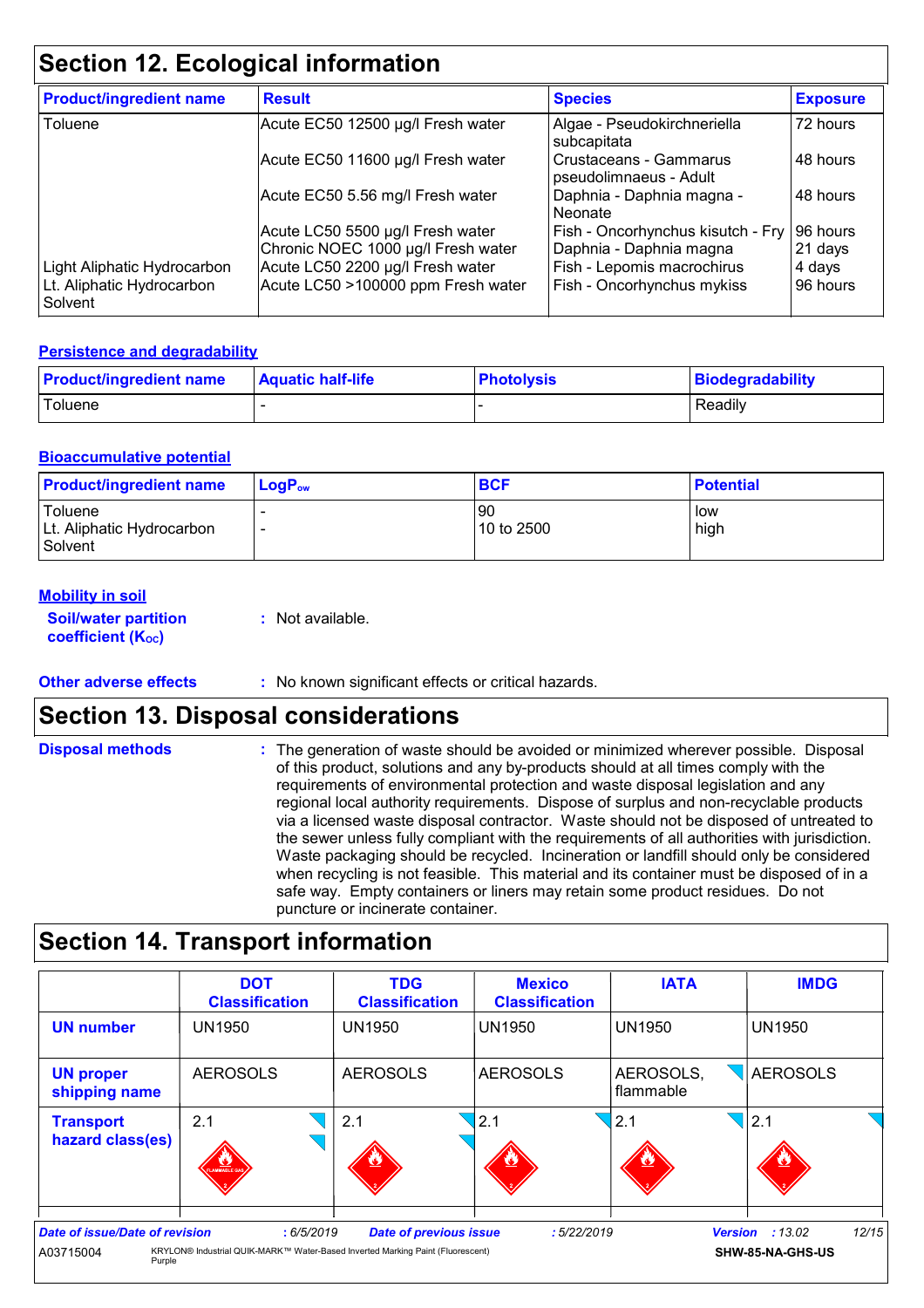| <b>Section 14. Transport information</b>                                        |                |                    |                                                                                                                                                                                                                                                                                                                                                                                                                                                                                                                                                                                                                                                                                     |                |     |                                                       |
|---------------------------------------------------------------------------------|----------------|--------------------|-------------------------------------------------------------------------------------------------------------------------------------------------------------------------------------------------------------------------------------------------------------------------------------------------------------------------------------------------------------------------------------------------------------------------------------------------------------------------------------------------------------------------------------------------------------------------------------------------------------------------------------------------------------------------------------|----------------|-----|-------------------------------------------------------|
| <b>Packing group</b>                                                            |                |                    |                                                                                                                                                                                                                                                                                                                                                                                                                                                                                                                                                                                                                                                                                     |                |     |                                                       |
| <b>Environmental</b><br>hazards                                                 | No.            |                    | No.                                                                                                                                                                                                                                                                                                                                                                                                                                                                                                                                                                                                                                                                                 | No.            | No. | No.                                                   |
| <b>Additional</b><br>information                                                |                |                    | Product classified<br>as per the<br>following sections<br>of the<br>Transportation of<br>Dangerous Goods<br>Regulations: 2.<br>13-2.17 (Class 2).                                                                                                                                                                                                                                                                                                                                                                                                                                                                                                                                   |                |     | <b>Emergency</b><br>schedules F-D, S-<br>$\mathsf{U}$ |
|                                                                                 | <b>ERG No.</b> |                    | ERG No.                                                                                                                                                                                                                                                                                                                                                                                                                                                                                                                                                                                                                                                                             | <b>ERG No.</b> |     |                                                       |
|                                                                                 | 126            |                    | 126                                                                                                                                                                                                                                                                                                                                                                                                                                                                                                                                                                                                                                                                                 | 126            |     |                                                       |
| <b>Special precautions for user :</b>                                           |                |                    | Multi-modal shipping descriptions are provided for informational purposes and do not<br>consider container sizes. The presence of a shipping description for a particular<br>mode of transport (sea, air, etc.), does not indicate that the product is packaged<br>suitably for that mode of transport. All packaging must be reviewed for suitability<br>prior to shipment, and compliance with the applicable regulations is the sole<br>responsibility of the person offering the product for transport. People loading and<br>unloading dangerous goods must be trained on all of the risks deriving from the<br>substances and on all actions in case of emergency situations. |                |     |                                                       |
| <b>Transport in bulk according</b><br>to Annex II of MARPOL and<br>the IBC Code |                | $:$ Not available. |                                                                                                                                                                                                                                                                                                                                                                                                                                                                                                                                                                                                                                                                                     |                |     |                                                       |
|                                                                                 |                |                    | <b>Proper shipping name</b>                                                                                                                                                                                                                                                                                                                                                                                                                                                                                                                                                                                                                                                         | Not available. |     |                                                       |
|                                                                                 |                | <b>Ship type</b>   |                                                                                                                                                                                                                                                                                                                                                                                                                                                                                                                                                                                                                                                                                     | Not available. |     |                                                       |
|                                                                                 |                |                    | <b>Pollution category</b>                                                                                                                                                                                                                                                                                                                                                                                                                                                                                                                                                                                                                                                           | Not available. |     |                                                       |

## **Section 15. Regulatory information**

### **SARA 313**

SARA 313 (40 CFR 372.45) supplier notification can be found on the Environmental Data Sheet.

#### **California Prop. 65**

WARNING: This product contains chemicals known to the State of California to cause cancer and birth defects or other reproductive harm.

#### **International regulations**

| <b>International lists</b> | : Australia inventory (AICS): Not determined.                |
|----------------------------|--------------------------------------------------------------|
|                            | China inventory (IECSC): Not determined.                     |
|                            | Japan inventory (ENCS): Not determined.                      |
|                            | Japan inventory (ISHL): Not determined.                      |
|                            | Korea inventory (KECI): Not determined.                      |
|                            | Malaysia Inventory (EHS Register): Not determined.           |
|                            | New Zealand Inventory of Chemicals (NZIoC): Not determined.  |
|                            | Philippines inventory (PICCS): Not determined.               |
|                            | Taiwan Chemical Substances Inventory (TCSI): Not determined. |
|                            | Thailand inventory: Not determined.                          |
|                            | Turkey inventory: Not determined.                            |
|                            | Vietnam inventory: Not determined.                           |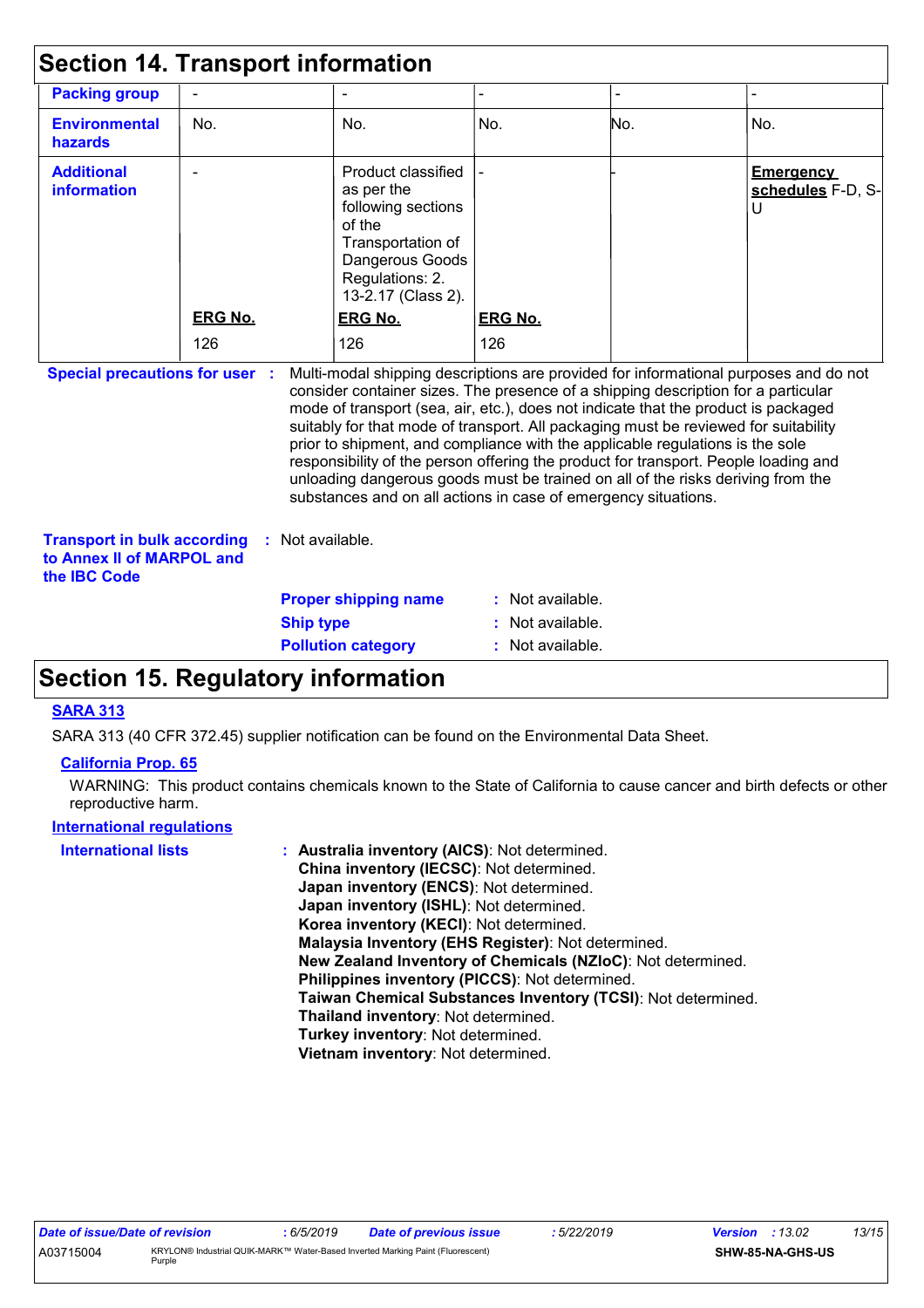## **Section 16. Other information**

**Hazardous Material Information System (U.S.A.)**



**The customer is responsible for determining the PPE code for this material. For more information on HMIS® Personal Protective Equipment (PPE) codes, consult the HMIS® Implementation Manual.**

**Caution: HMIS® ratings are based on a 0-4 rating scale, with 0 representing minimal hazards or risks, and 4 representing significant hazards or risks. Although HMIS® ratings and the associated label are not required on SDSs or products leaving a facility under 29 CFR 1910.1200, the preparer may choose to provide them. HMIS® ratings are to be used with a fully implemented HMIS® program. HMIS® is a registered trademark and service mark of the American Coatings Association, Inc.**

**Procedure used to derive the classification**

| <b>Classification</b>                                                 | <b>Justification</b>  |
|-----------------------------------------------------------------------|-----------------------|
| <b>FLAMMABLE AEROSOLS - Category 1</b>                                | On basis of test data |
| <b>GASES UNDER PRESSURE - Compressed gas</b>                          | Calculation method    |
| TOXIC TO REPRODUCTION (Unborn child) - Category 2                     | Calculation method    |
| SPECIFIC TARGET ORGAN TOXICITY (SINGLE EXPOSURE) (Respiratory tract   | Calculation method    |
| irritation) - Category 3                                              |                       |
| SPECIFIC TARGET ORGAN TOXICITY (SINGLE EXPOSURE) (Narcotic effects) - | Calculation method    |
| Category 3                                                            |                       |
| SPECIFIC TARGET ORGAN TOXICITY (REPEATED EXPOSURE) - Category 2       | Calculation method    |
| <b>ASPIRATION HAZARD - Category 1</b>                                 | Calculation method    |
| $1111 - 411 - 111$                                                    |                       |

| <u> FIBIOLA</u>                          |                                                                                                                                                                                                                                                                                                                                                                                                                                                                                                                                                                          |
|------------------------------------------|--------------------------------------------------------------------------------------------------------------------------------------------------------------------------------------------------------------------------------------------------------------------------------------------------------------------------------------------------------------------------------------------------------------------------------------------------------------------------------------------------------------------------------------------------------------------------|
| Date of printing                         | $\div$ 6/5/2019                                                                                                                                                                                                                                                                                                                                                                                                                                                                                                                                                          |
| Date of issue/Date of<br><b>revision</b> | : 6/5/2019                                                                                                                                                                                                                                                                                                                                                                                                                                                                                                                                                               |
| Date of previous issue                   | : 5/22/2019                                                                                                                                                                                                                                                                                                                                                                                                                                                                                                                                                              |
| <b>Version</b>                           | : 13.02                                                                                                                                                                                                                                                                                                                                                                                                                                                                                                                                                                  |
| <b>Key to abbreviations</b>              | $\therefore$ ATE = Acute Toxicity Estimate<br><b>BCF</b> = Bioconcentration Factor<br>GHS = Globally Harmonized System of Classification and Labelling of Chemicals<br>IATA = International Air Transport Association<br>IBC = Intermediate Bulk Container<br><b>IMDG = International Maritime Dangerous Goods</b><br>LogPow = logarithm of the octanol/water partition coefficient<br>MARPOL = International Convention for the Prevention of Pollution From Ships, 1973<br>as modified by the Protocol of 1978. ("Marpol" = marine pollution)<br>$UN = United Nations$ |

**Indicates information that has changed from previously issued version.**

#### **Notice to reader**

**It is recommended that each customer or recipient of this Safety Data Sheet (SDS) study it carefully and consult resources, as necessary or appropriate, to become aware of and understand the data contained in this SDS and any hazards associated with the product. This information is provided in good faith and believed to be accurate as of the effective date herein. However, no warranty, express or implied, is given. The information presented here applies only to the product as shipped. The addition of any material can change the composition, hazards and risks of the product. Products shall not be repackaged, modified, or tinted except as specifically instructed by the manufacturer, including but not limited to the incorporation of products not specified by the manufacturer, or the use or addition of products in proportions not specified by the manufacturer. Regulatory requirements are subject to change and may differ between various locations and jurisdictions. The customer/buyer/user is responsible to ensure that his activities comply with all country, federal, state, provincial or local laws. The conditions for use of the product are not under the control of the manufacturer; the customer/buyer/user is responsible to determine the conditions necessary for the safe use of this product. The customer/buyer/user should not use the product for any purpose other than the purpose shown in the applicable section of this SDS without first referring to the supplier and obtaining written handling instructions. Due to the proliferation of**